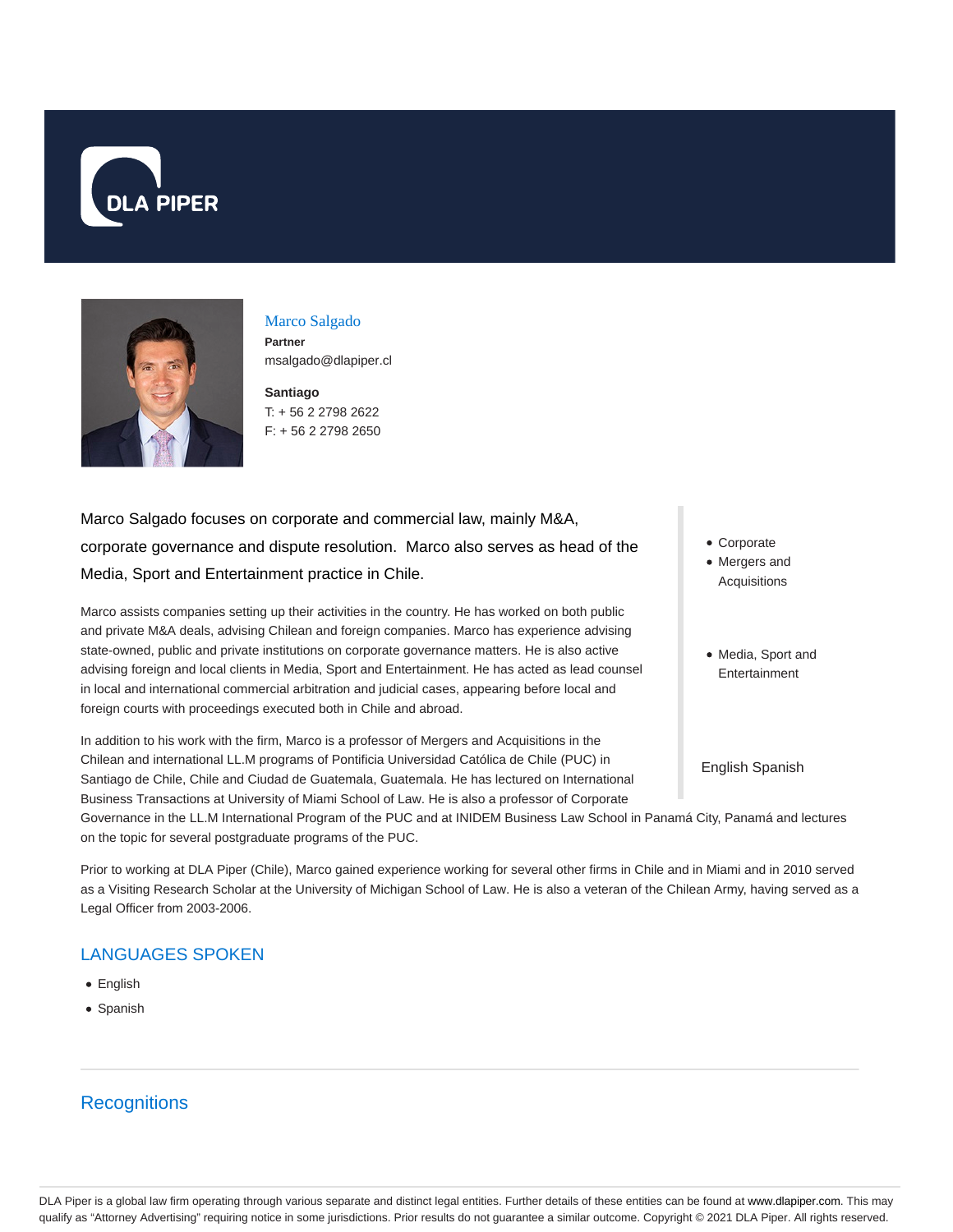• The Legal 500 Latin America

2022 - Recommended, Chile Corporate and M&A 2017-21 - Recommended, Chile Corporate and M&A (including Compliance) 2019 - Recommended, Latin America: International Firms Corporate and M&A 2017-18 - Recommended, Chile Dispute Resolution

- Best Lawyers (Corporate and M&A Law 2020 2021 2022)
- Latin Lawyer 250 (Litigation 2019 2020 Highly Recommended 2021)
- Latin Lawyer National (Litigation 2019 2020)

# **Education**

- Grotius Research Fellowship Recipient, University of Michigan 2010
- LL.M, Pontificia Universidad Católica de Chile 2006
- Licenciado en Ciencias Jurídicas y Sociales, Pontificia Universidad Católica de Chile 2003

## **Memberships**

- Chilean Bar Association (Colegio de Abogados de Chile A.G.)
- Lead Faculty of the PUC
- Academic Mentor, Law Without Walls Program, University of Miami Law School

## INSIGHTS

## **Publications**

**Using big data and AI to track SESG criteria: The LatAm experience**

14 March 2022

#### Panorama

Today's investors need a comprehensive view of the potential material SESG issues facing their portfolio companies in order to meet regulatory requirements.

# **Events**

## Previous

**Latin America International Arbitration Webinar Series 2020-2021**

8 December 2020 | 12:00 - 1:00 CST Latin America International Arbitration Webinar Series 2020-2021 **Webinar** 

## **NEWS**

**DLA Piper advises Innergex in US\$686 million acquisition of Aela Generación S.A. and Aela Energía SpA**

DLA Piper is a global law firm operating through various separate and distinct legal entities. Further details of these entities can be found at www.dlapiper.com. This may qualify as "Attorney Advertising" requiring notice in some jurisdictions. Prior results do not guarantee a similar outcome. Copyright © 2021 DLA Piper. All rights reserved.